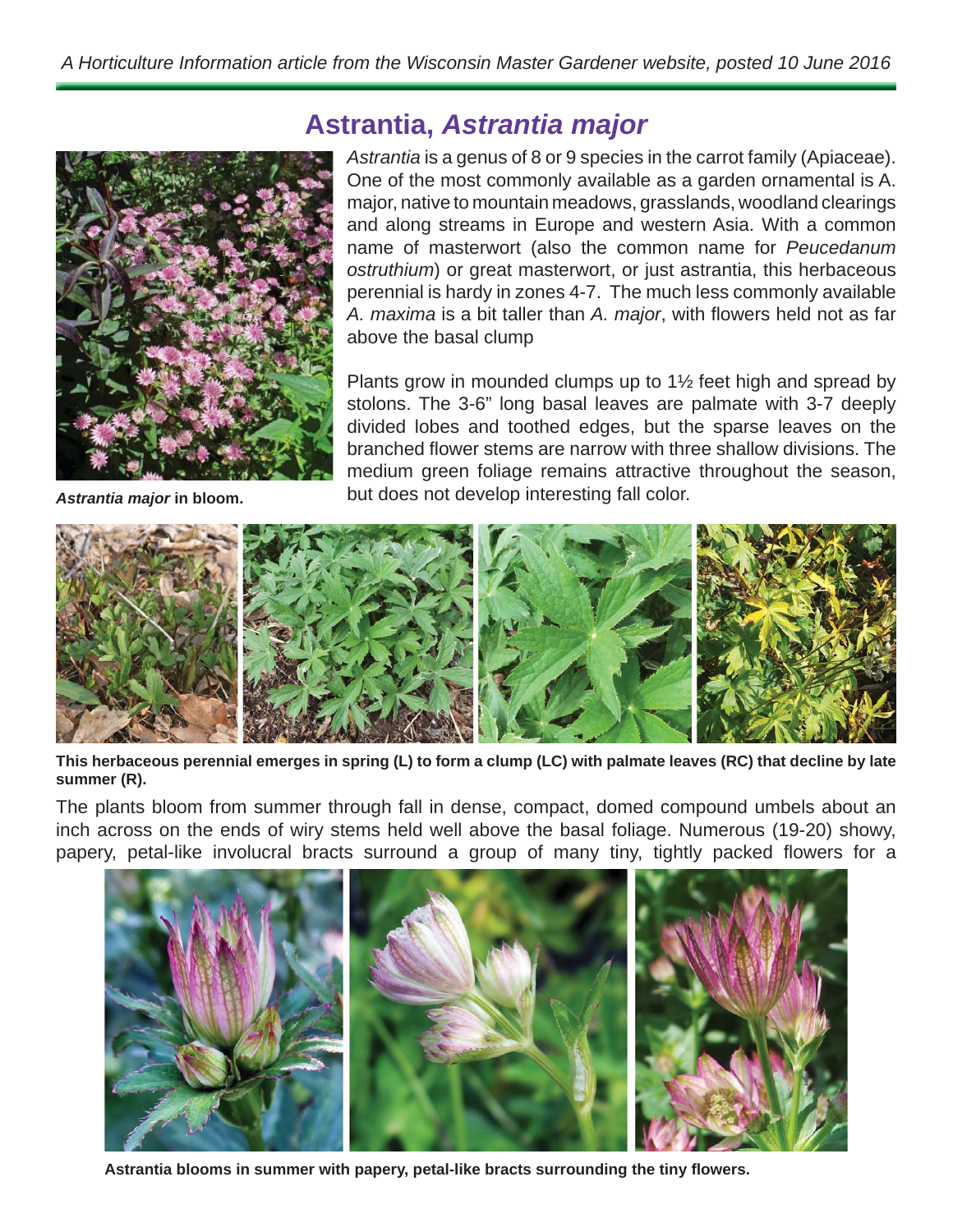

**The pink to red or white fl owers have 5 petals and long stamens.**

pincushion-like effect in shades of red, pink and white. The faintly fragrant, 5-petaled flowers with long stamens are pollinated by many types of insects, including bees, flies and beetles. The bracts usually



**The fl owers attract wasps (L), butterfl ies (LC), honeybees (C), native bees (RC), and fl ies (R) among others.**

remain attractive well after the flowers finish blooming and are excellent in dried arrangements. The umbels can be used as fresh cut flowers as well. Deadheading may encourage continued bloom. The spent foliage and flower stems can be cut back in fall or left for interest through the winter.



**The dried bracts remain attractive after the fl owers have fi nished blooming and can be used in dried arrangements.**

Astrantia adds interest in perennial beds and borders, cottage gardens, and shade or woodland gardens where they can be viewed up close so their small, exotic-looking flowers can be appreciated. These plants make good fillers, but don't show particularly well from a distance, as the small size and muted colors of the flowers tend to disappear or blend in with everything else. The relatively fine textured foliage provides good contrast to hostas and other largeleaved plants. Combine astrantia with astible, ligularia, ferns and hostas in the shade or with ornamental grasses in sunnier areas. It also grows well in containers, but need protection over the winter if left above ground.



**Astrantia with hostas in a shady bed.**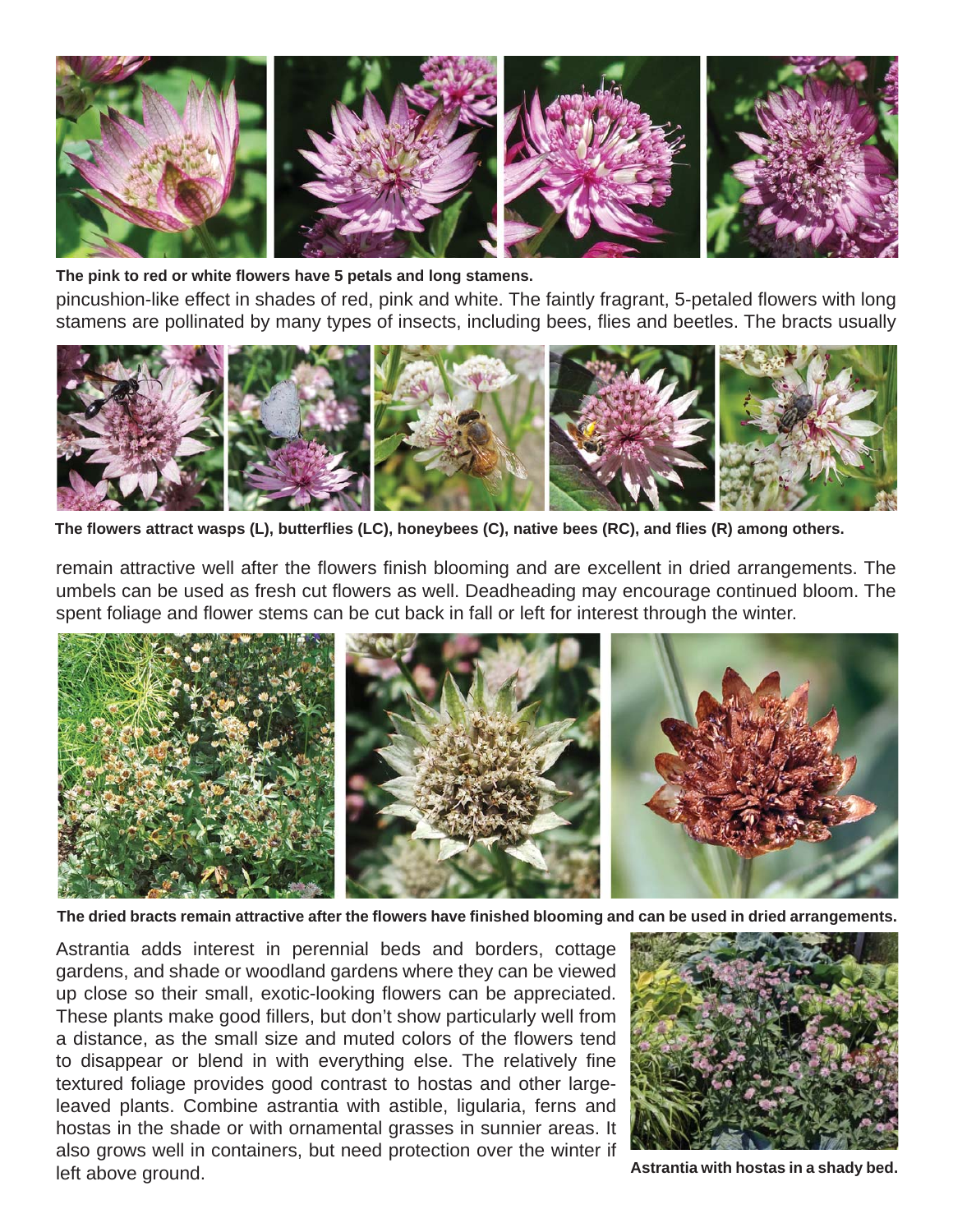

**Astrantia grows best in rich soil in part shade.**

Astrantia grows best in part shade in rich, continuously moist soil with plenty of organic material. Ideal conditions are where the plant receives a few hours of morning sun and dappled shade for the rest of the day. The plants will grow in full shade will not bloom very prolifically. This species does not tolerate dry soil, so must be irrigated if rain is insufficient to keep the soil moist. It is fairly adaptable, and will even tolerate some standing water, so could be included on the edge of a bog garden. It does best in cool climates where night temperatures consistently dip below 70F, so is very suitable for most of the Upper Midwest. Plants can be fertilized in early spring and again at mid-summer, but probably is not necessary in rich soils. This plant has few pest problems, but may be attacked by aphids or slugs.

Propagate astrantia from fresh seed or divide established plants in early spring or fall. Seed needs to be cold stratified for 2-3 months in order to germinate, most easily accomplished by sowing directly in the garden in early fall, although they can be started indoors about 6 months before transplanting outdoors

after the last frost. Scarification will enhance germination.

Some examples of cultivars include:

- $\blacksquare$  'Abbey Road' is a vigorous, free-flowering patented selection (PP14961) developed for the cut flower industry with large, deep green leaves and violet-purple flowers on dark stems up to 28 inches tall. It is supposedly tolerates drier conditions than other varieties.
- $\blacksquare$  'Alba' has greenish white flower heads.
- $\blacksquare$  'Buckland' is one of the earliest varieties to flower with dusty-pink flowers surrounded by silvergreen bracts veined with green tips.
- $\blacksquare$  'Claret'- has dark red flowers on nearly black stems up to 22 inches tall.
- $\blacksquare$  'Hadspen Blood' is a vigorous variety with very dark red flowers held high over the foliage.
- $\blacksquare$  'Lars' a Danish cultivar with red to maroon bracts and white to pink centers, for an overall pink effect, on dark stems.
- $\blacksquare$  'Magnum Blush' is a vigorous, heavily reblooming cultivar with large pink buds that open to large, pink-blushed, ivory-colored flowers.
- $\blacksquare$  'Moulin Rouge' is a patented cultivar (PP16549) with deep red, pointed bracts with purple-red to black tips surrounding the green and red flowers. It may rebloom in fall if cut back.
- 'Roma' is a patented cultivar (PP11470) with rose-red florets and light silver-pink bracts. This cross of A. major 'Ruby Wedding' and an unnamed selection of A. major var. involucrata does not produce seed.
- $\blacksquare$  'Rubra' is very floriferous with dark red bracts and flowers.
- $\blacksquare$  'Ruby Cloud' has red florets with greenish or pinkish-tinged bracts.
- $\blacksquare$  'Ruby Wedding' has blooms early with dark red flowers and may rebloom.



**'Ruby Wedding'**